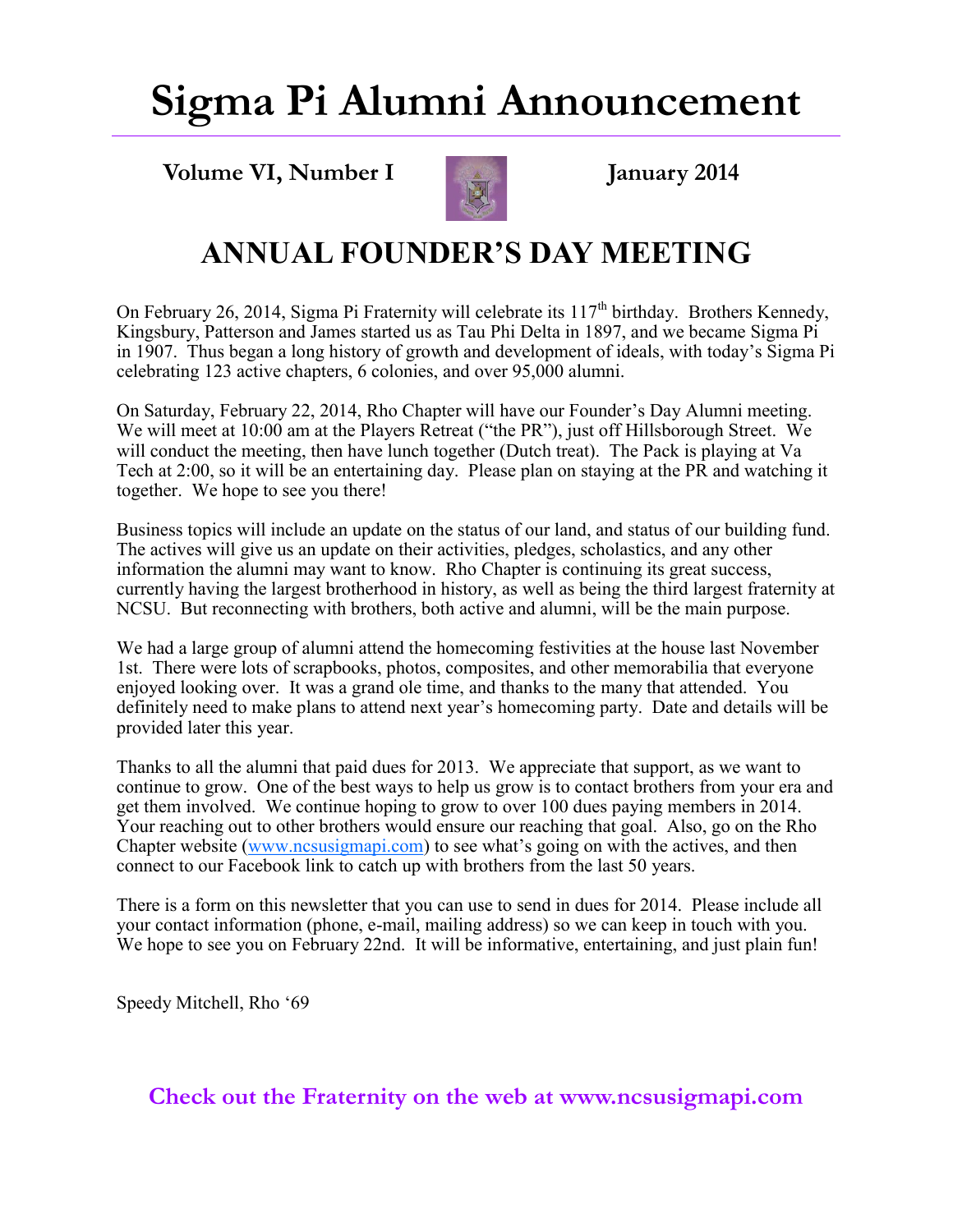## **Letter from the President**

#### **Great Homecoming Party!!!**

If you missed it, that's too bad! Saving grace is that you'll have another chance this year! If you did attend, then you know what a fun time it was. Thanks to everyone who fought the rain to make it out. While no exact numbers were counted, there had to be a good 150 +/ people there, including alumni, spouses, actives, and pledges. It is comfortable to estimate that at least 50 members of the alumni association were in attendance. The best part of these types of get-togethers is always catching up with old friends, and that is still certainly the case this time. However, there was also a special buzz in the air, and I believe that this was caused by the excitement and success of the active chapter. Additionally, easily the most impressive, mature, and attentive Pledges (bartenders) that I can recall in several years. A big thank you to Sage Michael House and all the guys for putting on an impressive night! Too bad that the football team couldn't complete the great weekend against Carowhina………..but like I said, there is always this year!

In the bond, Brennt Brewbaker, Alumni President

# **Letter from the President**

Brothers,

Hope everyone had a good January and is doing well. Classes are in full swing for us and rush has just concluded. We are proud to announce that we have 8 quality men to call our pledges this spring semester. Before last semester ended we initiated 16 great men into the brotherhood. The new brothers are: Jake Bradshaw (Charlotte, NC), Brian Corcoran (Fayetteville, NC), Nick Despotes (Raleigh, NC), Adam Elshanawany (Advance, NC), Tommy Eagle (Charlotte, NC), Ben Fullenwider (Charlotte, NC), Sam Gale (Raleigh, NC), Ives Harkin (Charlotte, NC), Tyler Hatton (Charlotte, NC), Konner Klingenberg (Hickory, NC), John Montague (Raleigh, NC) Chris Payne (Charlotte, NC), Jake Ruggles (Wake Forest, NC), Houston Sadler (Pinehurst, NC), Alex Weik (Raleigh, NC), Grant Whitmire (Pinehurst, NC). We also graduated 3 members in December, they were: Melvin Montes with a degree in Applied Mathematics, Hal Nunn with a degree in Communications, and Brian Norris, with a degree in Agricultural Business. These three men did great things for our fraternity and they will be missed. Currently, our active roster is 80 men strong and with the successful rush we had, we hope to keep it that high. We are waiting on our new composite to come in so we can display our high numbers on the wall in the chapter house. We have just received our grade report for the fall semester, our grades are where they need to be and seem to be on par with other IFC organizations in the NC State Community. We are in good standing with the university, however we are currently in a period of disciplinary probation because of an incident that occurred in October. This probationary period only lasts until the end of this semester and we are working hard to make sure we do not do anything to make it longer than that. The chapter house currently has no issues and we have been doing our best to keep it in good condition to keep our landlord happy. We look forward to seeing many of ya'll at the PR in February for Founder's Day.

ITB, Alex Lasek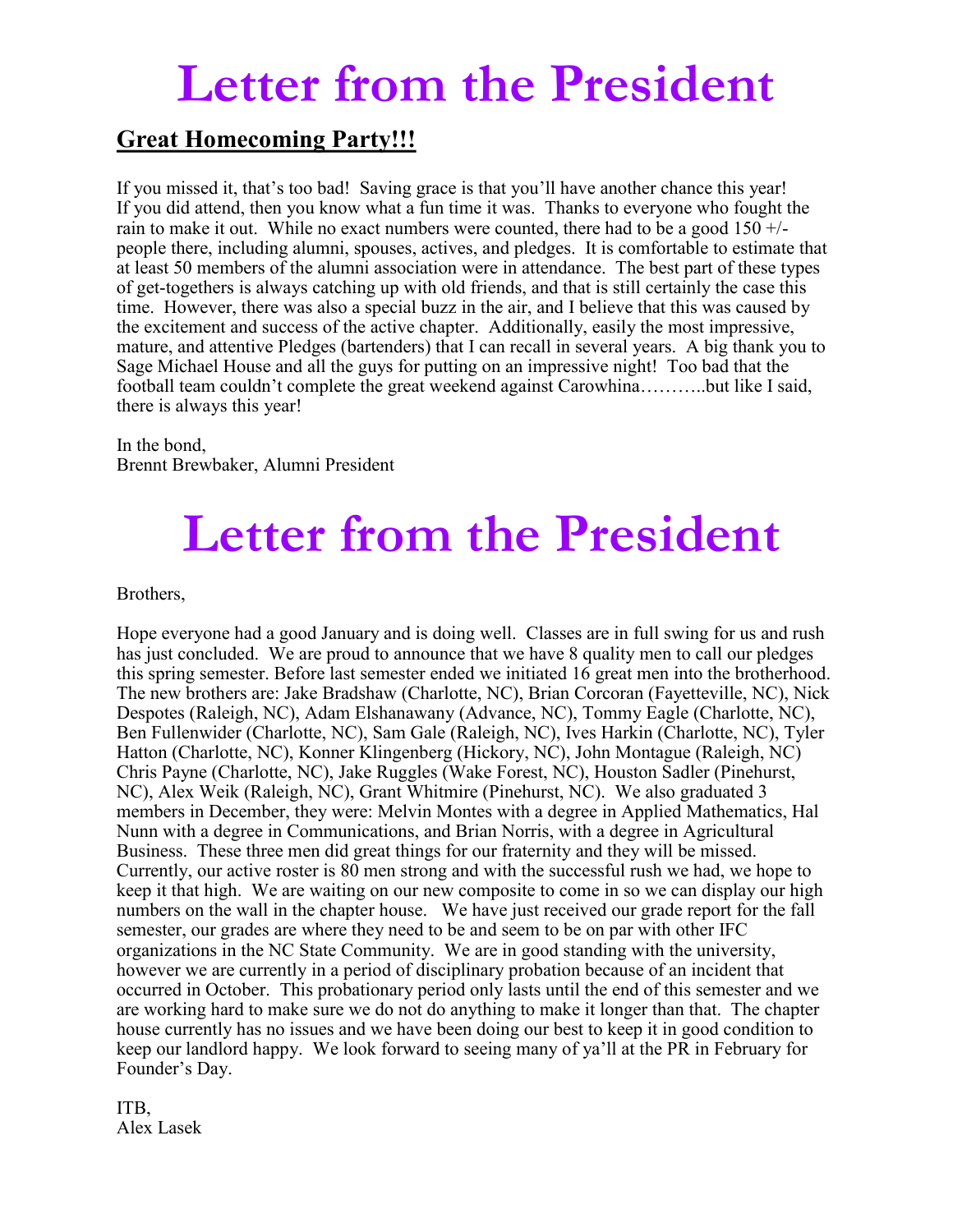# **Treasurer's Report**

Be sure to put Saturday, February 22nd on your calendar for our annual Sigma Pi Alumni Association meeting at the Players Retreat (PR) just off Hillsborough Street starting at 10:00 am. We will have a good meeting in a relaxed atmosphere, and many of us will stay for Lunch and watch the Pack play Virginia Tech at 2:00.

We are continuing our push to grow the Alumni Association, and one of the best ways to help that happen is to contact brothers from your era and get them involved. Our goal is still to grow to over 100 dues paying members, and we continue to make good progress as we had 61 active members in 2013 (See list below). Your reaching out to other brothers would ensure our reaching that goal. Also, go on the Rho Chapter website (www.ncsusigmapi.com) to see what's going on with the actives, and then connect to our Facebook link to catch up with brothers from the last 50 years.

We have some important business to discuss at this meeting which includes the lease on the house and some interest in our land that is for sale. We are all excited about the Wolfpack and another great basketball season. Go Pack!

## **2013 Members**

| Richard Adams          | Jay Dawkins           | <b>Ersell Liles</b>    | Jeremy Royal  |
|------------------------|-----------------------|------------------------|---------------|
| Chris Albers           | Jarrod Dixon          | Robert Liverman        | Rick Schmidt  |
| Terry Allen            | David Drake           | Lloyd Mattingly        | James Singer  |
| Rick Anderson          | Chad Ellis            | David McAuley          | Tom Skeen     |
| Jim Baggs              | Patrice Gallant       | Pat McKee              | Chuck Smith   |
| Peter Barnes           | Thom Geshay           | Wayne Miller           | Grady Sykes   |
| Jon Boland             | Berkley Godehn        | Paul "Speedy" Mitchell | Mike Talbot   |
| <b>Brent Brewbaker</b> | Steven Grobman        | Mike Moles             | Ray Uptegrove |
| Neil Britt             | Steele Hall           | <b>Bill Monroe</b>     | Greg Warmuth  |
| Bill "Twig" Bunn       | John Hollingsworth    | Jim Moran              | Alan Wright   |
| James Caddell          | Chris "Brew" Hultgren | Brandon Morgan         |               |
| Roy Carawan            | Dan Ingram            | Doug Nesbitt           |               |
| Jason Cashwell         | Shane Ireland         | Greg Nesbitt           |               |
| Jeff Cline             | Jan Jensen            | <b>Wesley Owens</b>    |               |
| <b>Jack Cummings</b>   | Michael Kaney         | Larry Redman           |               |
| <b>Brian Curtis</b>    | Rick Kiernan          | Greg Roberts           |               |
| <b>Jack Daniels</b>    | Will Lackey           | Tommy Rodwell          |               |